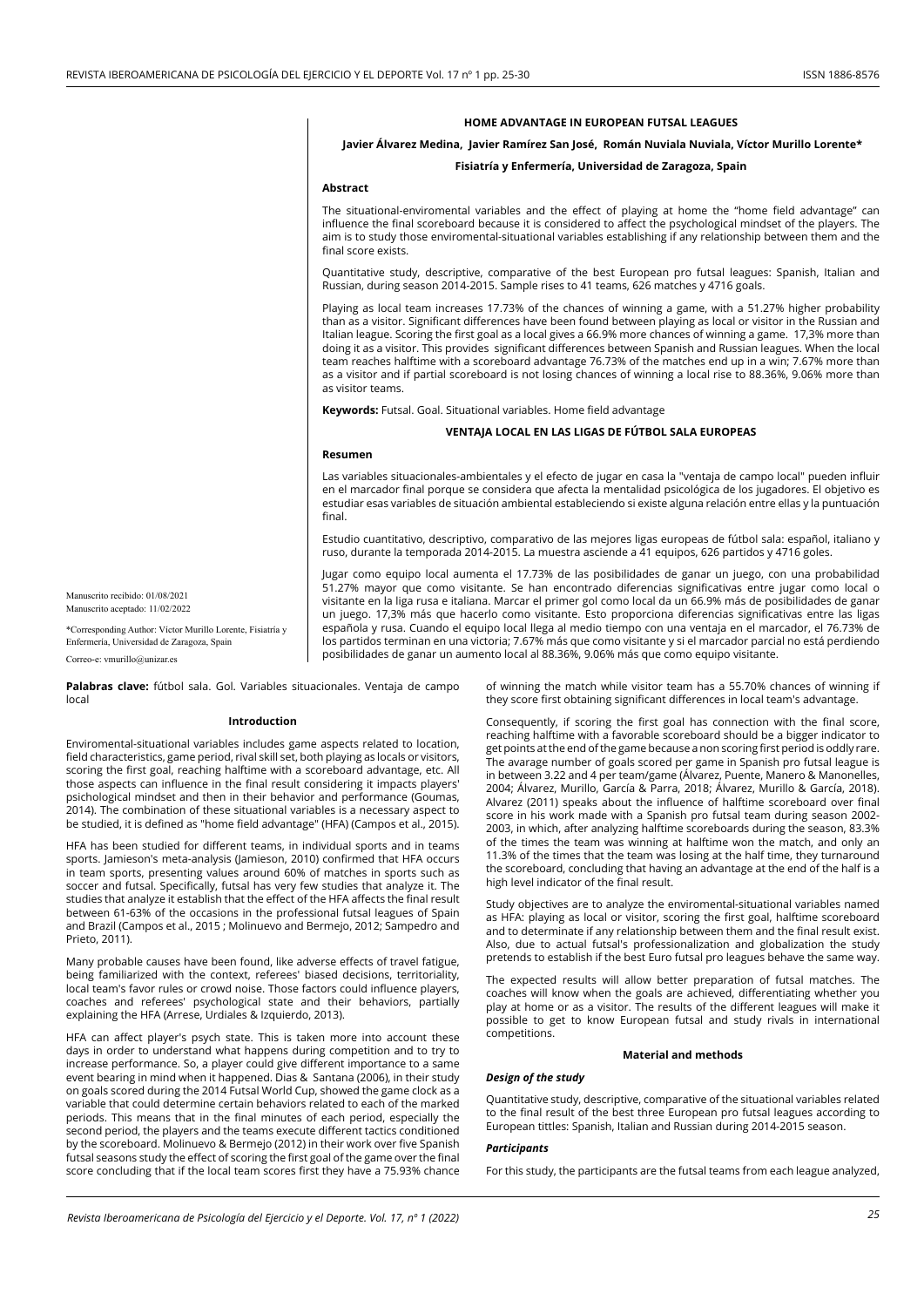11 teams from the Italian league, 16 teams from the Spanish league and 14 teams from the Russian league. 110 games in the Italian league, 240 games in the Spanish league and 273 games in the Russian league with 14 teams were analyzed, making a total of 623 games, of which 619 of them have been analyzed and 4716 goals (Table 1 ). The four games not analyzed are due to the fact that the videos of the games are not available.

Table1. Sample characteristics

## *Population's study justification*

Due to actual sport's globalization, Spain is an exporting country of both players and coaches around the world, that raises the question, is any difference between the main European pro futsal leagues?

European's best three futsal leagues have been chosen, according to tittles, considering they are the best reference as the object of study. Futsal is a modern sport, UEFA has organized 10 European championships since 1996 to 2016, being the countries with more tittles Spain with seven, Italy with two and Russia with one (Spanish Federation of Football, 2009).

#### *Study procedures*

The matches were analyzed using the official videos provided by the leagues analyzed through their own broadcast channels. The materials used for the data investigation have been the final acts of the games, which were written requested to one of the federations of the countries. Response obtained, referring to the official websites of all of them, where the data can be read: date, week, location of the match, starting players, summoned players, coaches, referees, yellow cards, red cards, goals, goal time and spectators.

**Variables analyzed**: playing as local or visitor, goals as local or visitor, which team scores the first goal, halftime scoreboard and its relation to final result.

## *Data analysis instrumental*

SPSS version 22.0 statistic package, for inferential and descriptive statistic in the research of associate relationships between categorical variables. Descriptive data given in frequencies, averages and percentages and inferential statistic through contingency charts using parametric and non parametric Chi-square to establish the relationship between variables giving significant differences when the value is <0.05. The effect size of the chi-square significance is defined as the square root of the quotient between the value of the chi-square statistic (χ2) and the number of cases (Albuquerque et al., 2013). Cohen (1988) suggests that TE values of 0.1 represent a small effect, the value of 0.3 a medium effect and the value of 0.5 represents a large effect.

#### **Table 1:** Sample characteristics.

| League              | Teams | Matches | Goals | %    | Half goals/match |
|---------------------|-------|---------|-------|------|------------------|
| Calcio a5 - Italy   | 11    | 109     | 735   | 15.6 | 6.67             |
| Superliga - Russia  | 14    | 273     | 2226  | 47.2 | 8.16             |
| <b>LNFS - Spain</b> | 16    | 240     | 1755  | 37.2 | 7.37             |
| Total               | 41    | 619     | 4716  |      |                  |

#### **Results**

## **Playing as local or visitor - final result**

Table 2. Final scores as local/visitor

No significant differences have been found playing as local or visitor.

*Spanish league:* No significant differences have been found playing as local or visitor.

*Russian league:* Significant differences (p) have been found (.04) when related to playing as local or as visitor.

*Italian league:* Significant differences (p) has been found (.02) when related to playing as local or as visitor.

## **Goals as local - visitor**

The highest percentage of goals scored among the leagues is as a local, not finding significant differences between them.

Table 3. Goals scored as local and as visitor

### **Scoring the first goal as local or visitor**

The results obtained show how the highest percentage of the first goals scored are at home, compared to those scored first as a visitor.

Table 4. First goal scored as local/visitor

## **Scoring the first goal as local or visitor - final result**

Scoring first at home gives a very high percentage of winning the game, and in case of not winning the game, it allows scoring.

Table 5. Scoring the first goal and final score

Relating variables scoring first goal-final result as local-provides significant difference (p) in both cases (.000)

Table 6. Scoring first goal and get points at the end of the game

Very significant differences (p) found (.000) in first goal variable and obtaining points as local in the Spanish and Russian league but not for the Italian league  $(.073)$ 

Very significant differences (p) found on each league as visitor, Russian and Spanish (.000) and Italian (.014)

## **Scoreboard at halftime**

Almost in half of the games the home team reaches the break with a favorable score. The visiting team reaches the break winning a much lower percentage of occasions.

### Table 7. Scoreboard at halftime

## **Scoreboard at halftime - final result**

The chances of winning the game are much higher when you play at home,

| <b>Table 2:</b> Final scores as local/visitor. |  |  |
|------------------------------------------------|--|--|
|------------------------------------------------|--|--|

| <b>LOCAL</b>   | <b>SPAIN</b> | %     | <b>RUSSIA</b> | %     | <b>ITALY</b> | %     | <b>TOTAL</b> | %     |
|----------------|--------------|-------|---------------|-------|--------------|-------|--------------|-------|
| <b>FV</b>      | 125          | 52.74 | 136           | 49.63 | 60           | 52.17 | 321          | 51.27 |
| <b>FT</b>      | 30           | 12.65 | 38            | 13.56 | 27           | 23.47 | 95           | 15.17 |
| <b>FD</b>      | 82           | 34.59 | 100           | 36.49 | 28           | 24.34 | 210          | 33.54 |
| <b>TOTAL</b>   | 237          | 100   | 274           | 100   | 115          | 100   | 626          | 100   |
| <b>VISITOR</b> | <b>SPAIN</b> | %     | <b>RUSSIA</b> | %     | <b>ITALY</b> | %     | <b>TOTAL</b> | %     |
| <b>FV</b>      | 82           | 34.59 | 100           | 36.49 | 28           | 24.34 | 210          | 33.54 |
| FT             | 30           | 12.65 | 38            | 13.56 | 27           | 23.47 | 95           | 15.17 |
| <b>FD</b>      | 125          | 52.74 | 136           | 49.63 | 60           | 52.17 | 321          | 51.27 |
| <b>TOTAL</b>   | 237          | 100   | 274           | 100   | 115          | 100   | 626          | 100   |

FV: final victory; FT: final tie; FD: final defeat.

## **Table 3:** Goals scored as local and as visitor.

|        | Local |      | <b>Visitor</b> |      |       |
|--------|-------|------|----------------|------|-------|
|        | Goals | %    | Goals          | %    | Total |
| Spain  | 961   | 54.8 | 794            | 45.2 | 1755  |
| Russia | 1175  | 52.8 | 1051           | 47.2 | 2226  |
| Italy  | 418   | 56.9 | 317            | 43.1 | 735   |
| Total  | 2554  | 54.2 | 2162           | 45.8 | 4716  |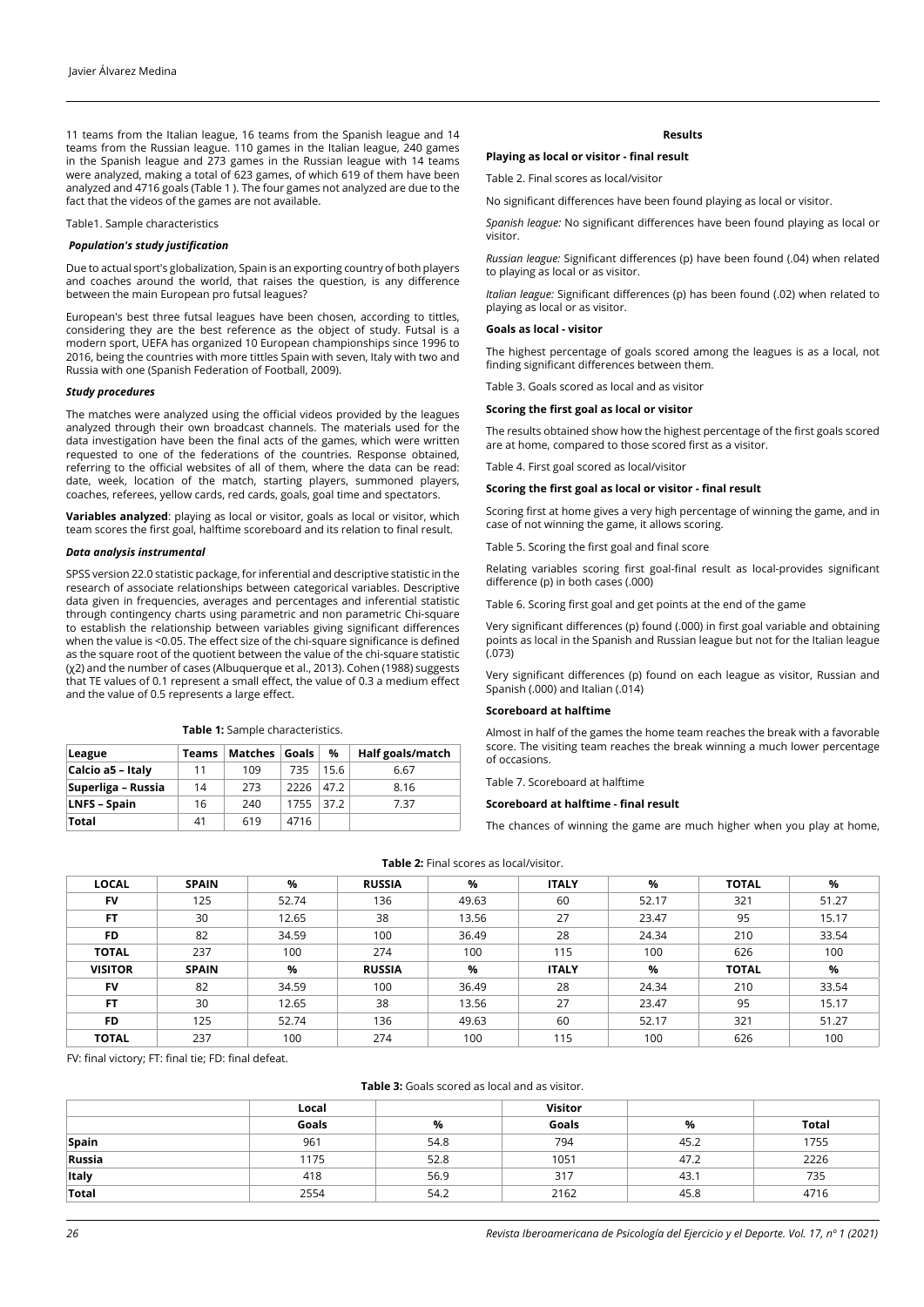## **Table 4:** First goal scored as local/visitor.

|                | Goals | %    |
|----------------|-------|------|
| Local          | 347   | 56.1 |
| <b>Visitor</b> | 272   | 43.9 |
| Total          | 619   | 100  |

#### **Table 5:** Scoring the first goal and final score.

|                | Local |      | Visitor |      |
|----------------|-------|------|---------|------|
|                | Goal  | %    | Goal    | %    |
| <b>Victory</b> | 232   | 66.9 | 135     | 49.6 |
| Tie            | 46    | 13.3 | 49      | 18   |
| <b>Defeat</b>  | 69    | 19.9 | 88      | 32.4 |
| Total          | 347   | 100  | 272     | 100  |

**Table 6:** Scoring first goal and get points at the end of the game.

|         |           | <b>Final score</b> | n   | %    |
|---------|-----------|--------------------|-----|------|
| Local   | Total     | Rate               | 278 | 80.1 |
|         | $N = 347$ | Not rate           | 69  | 19.9 |
|         | Spain     | Rate               | 109 | 78.4 |
|         | $N = 139$ | Not rate           | 30  | 21.6 |
|         | Russia    | Rate               | 115 | 79.3 |
|         | $N = 145$ | Not rate           | 30  | 20.7 |
|         | Italy     | Rate               | 54  | 85.7 |
|         | $N=63$    | Not rate           | 9   | 14.3 |
| Visitor | Total     | Rate               | 137 | 67.6 |
|         | $N = 272$ | Not rate           | 88  | 32.4 |
|         | Spain     | Rate               | 67  | 68.4 |
|         | $N = 98$  | Not rate           | 31  | 31.6 |
|         | Russia    | Rate               | 115 | 70.3 |
|         | $N = 128$ | Not rate           | 38  | 29.7 |
|         | Italy     | Rate               | 27  | 58.7 |
|         | $N = 46$  | Not rate           | 19  | 41.3 |

#### **Table 7:** Scoreboard at halftime.

| <b>LOCAL</b>   | BV  | %     | <b>BT</b> | %     | BD  | %     | N   |
|----------------|-----|-------|-----------|-------|-----|-------|-----|
| <b>Spain</b>   | 109 | 45.99 | 53        | 22.36 | 75  | 31.64 | 237 |
| Russia         | 122 | 44.52 | 57        | 20.8  | 95  | 34.67 | 274 |
| Italy          | 61  | 53.04 | 26        | 22.6  | 28  | 24.34 | 115 |
| <b>Total</b>   | 292 | 46.64 | 136       | 21.72 | 198 | 31.62 | 626 |
| <b>VISITOR</b> | BV  | %     | <b>BT</b> | %     | BD  | %     | N   |
| <b>Spain</b>   | 75  | 31.64 | 53        | 22.36 | 109 | 45.99 | 237 |
| Russia         | 95  | 34.67 | 57        | 20.8  | 122 | 44.52 | 274 |
| Italy          | 28  | 24.34 | 26        | 22.6  | 61  | 53.04 | 115 |
| <b>Total</b>   | 198 | 31.62 | 136       | 21.72 | 292 | 46.64 | 626 |

BV: break victory; BT: break tie; BD: break defeat

in the three leagues analyzed. In addition, when the score is favorable at the break of the game, the chances of winning the game increase, especially in the Spanish league.

Table 8. Scoreboard at halftime-final result

*Spanish League*

Table 9. Spanish league halftime scoreboard-final result local/visitor

*Russian League*

Table 10. Russian league halftime scoreboard-final result local/visitor

*Italian League*

Table 11. Italian league halftime scoreboard-final result local/visitor

## **Discussion**

It is important to note that there are very few studies about futsal (Moore, Bullough, Goldsmith & Edmondson, 2014), making it a difficult subject of study.

#### **Table 8:** Scoreboard at halftime-final result.

|              | Local | %     | Visitor | %     |
|--------------|-------|-------|---------|-------|
| <b>BV-FV</b> | 223   | 76.37 | 136     | 68.70 |
| <b>BV-FT</b> | 35    | 11.99 | 21      | 10.60 |
| <b>BV-FD</b> | 34    | 11.64 | 41      | 20.70 |
| <b>Total</b> | 292   | 100   | 198     | 100   |
| <b>BT-FV</b> | 57    | 41.92 | 40      | 29.41 |
| <b>BT-FT</b> | 39    | 28.67 | 39      | 28.67 |
| <b>BT-FD</b> | 40    | 29.41 | 57      | 41.92 |
| <b>Total</b> | 136   | 100   | 136     | 100   |
| <b>BD-FV</b> | 41    | 20.70 | 34      | 11.64 |
| <b>BD-FT</b> | 21    | 10.60 | 35      | 11.99 |
| <b>BD-FD</b> | 136   | 68.70 | 223     | 76.37 |
| Total        | 198   | 100   | 292     | 100   |

BV: break victory; BT: break tie; BD: break defeat; FV: final victory; FT: final tie; FD: final defeat.

### **Playing as local or visitor - final result**

The results of this study have established the chances of winning at home (HFA) in 51.27% of the times, 15.17% to draw and 33.54% to lose. It is found that there is a 17.73% more chance of winning at home than as a visitor. No significant differences were found between the leagues.

The few Futsal's HFA study results are higher than the ones obtained here, established between 61-63% in favor of the home team. Sampedro & Prieto (2011) analyze Spanish pro futsal league during fifteen seasons and find out that the local advantage value was 61.54%, Molinuevo & Bermejo (2012) study 5 seasons from the same league and obtained 62.27%. Campos et al. (2015) analyzes three season from Brazilian pro futsal league, from 2012 to 2014 and establishes the percentage in 63.8%, been higher when teams travel longest distances, losing games those teams that probably would not lose without the consequences of a long travel (Pace & Carron, 1992; Snyder & Purdy, 1985). In the Brazilian league, HFA is generally higher for North Northeast and south of Brazil, and lower for Midwest teams (Pollard, Silva & Medeiros, 2008). However, travelling long distances as an advantage for the local team is inconclusive. A study in Australian football showed there was no relation between travel time, stadium capacity, crowd total and HFA phenomenon (Goumas, 2014). More studies are needed to keep studying the effect of travel, type of travel, fatigue generated and time elapsed untill the game variables.

When comparing playing as local or visitor in each of the leagues no significant statistical differences have been found in the Spanish league, despite having 18.15% higher chances of winning as a local team than as a visitor; This has been found in the Russian league (.04), with 13.14% and Italian league (.02) with a 27.83% more chances. Those results show HFA is more important in Italy than in Russia and in Spain. A different result from that found by Goumas (2014) that does not find HFA as a determining factor in the final result.

The case of the Russian league is exceptional, due to its vast geography, which carries longer distances to play futsal games. They use a double round system, which means during the same weekend, in less than 48 hours, two games are played in the same scenario against the same team. It will be really interesting to analyze its effects because depending on the development of the first game (reaching halftime winning or losing) can allow us to start thinking about how the first game result affects the second, apart from how situational factors like sleep, eating out for a few days, etc can affect the result.

Double round system is implement on the spanish league also, but only during playoffs for the tittle, so it could be interesting for the teams who will fight for it.

#### **Goals as local - visitor**

As a local, 54.2% of the goals are scored and 45.8% as a visitor. The highest percentage of goals scored among the leagues is as a local, not finding significant differences between them. Only Grela (2013) refers to goal total for visitors and for locals, although without speaking about percentages, once obtained, over 5 Spanish pro futsal seasons establish a range between 54.23- 56.021% for local teams, opposed to 43.999-45.77% for visitors. Results which match the ones from this study.

Campos et al. (2015), when studying Brazilian pro futsal during three seasons, 2012-2014, concludes that local teams scored a 25% more goals than the visitors, values over the ones obtained in this study which establishes 8.4% more. Those differences could be due to different styles of play compared to European leagues, which can be another subject of study to establish if there is any difference between Brazilian and European leagues.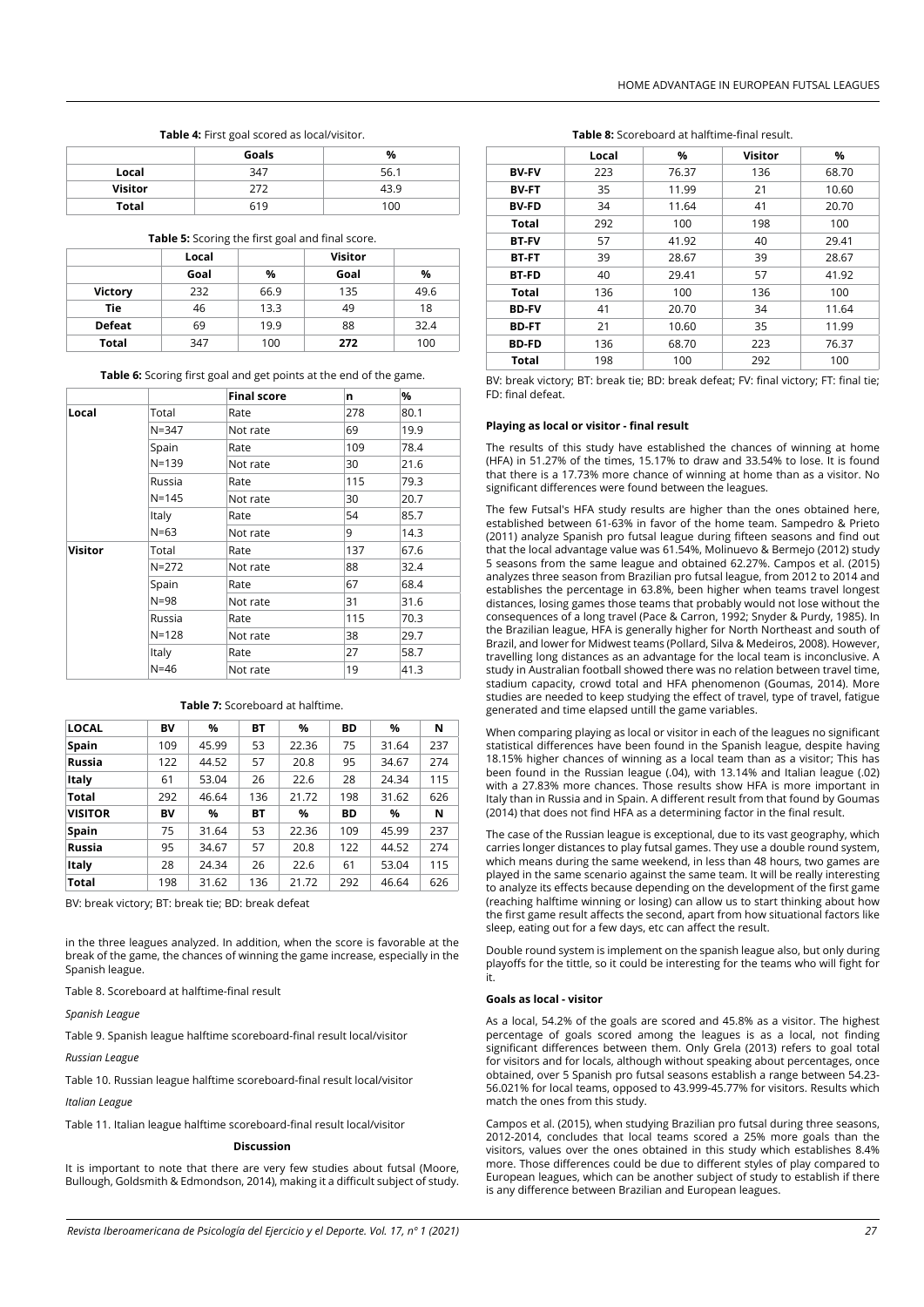| LOCAL          | BV  | %BV   | TM%   | <b>BT</b> | %BT   | TM%   | BD  | %BD   | TM%   | TМ  | TM%   |
|----------------|-----|-------|-------|-----------|-------|-------|-----|-------|-------|-----|-------|
| FV             | 91  | 83.48 | 72.8  | 21        | 39.62 | 16.8  | 13  | 17.33 | 10.4  | 125 | 52.74 |
| <b>FT</b>      |     | 6.42  | 23.33 | 17        | 32.07 | 56.66 | 6   | 8     | 20    | 30  | 12.65 |
| FD             | 11  | 10.09 | 13.41 | 15        | 28.3  | 18.29 | 56  | 74.66 | 68.29 | 82  | 34.59 |
| Total          | 109 | 100   | 45.99 | 53        | 100   | 22.36 | 75  | 100   | 31.64 | 237 | 100   |
| <b>VISITOR</b> | BV  | %BV   | TM%   | <b>BT</b> | %BT   | TM%   | BD  | %BD   | TM%   | TМ  | TM%   |
| <b>FV</b>      | 56  | 74.56 | 68.29 | 15        | 28.3  | 18.29 | 11  | 10.09 | 13.41 | 82  | 34.59 |
| FT             | 6   | 8     | 20    | 17        | 32.07 | 56.66 |     | 6.42  | 23.33 | 30  | 12.65 |
| FD             | 13  | 17.33 | 10.4  | 21        | 39.62 | 16.8  | 91  | 83.48 | 72.8  | 125 | 52.74 |
| Total          | 75  | 100   | 31.64 | 53        | 100   | 22.36 | 109 | 100   | 45.99 | 237 | 100   |

## **Table 9:** Spanish league halftime scoreboard-final result local/visitor.

BV: break victory; BT: break tie; BD: break defeat; FV: final victory; FT: final tie; FD: final defeat; TM: total matches

**Table 10:** Russian league halftime scoreboard-final result local/visitor

| <b>LOCAL</b>   | BV  | %BV   | TM%   | <b>BT</b> | %BT   | TM%   | <b>BD</b> | %BD   | TM%   | ΤМ  | TM%   |
|----------------|-----|-------|-------|-----------|-------|-------|-----------|-------|-------|-----|-------|
| <b>FV</b>      | 92  | 75.4  | 67.64 | 23        | 40.35 | 16.91 | 21        | 22.10 | 15.44 | 136 | 49.63 |
| <b>FT</b>      | 17  | 13.93 | 44.73 | 12        | 21.05 | 31.57 | 9         | 9.47  | 23.68 | 38  | 13.56 |
| FD             | 13  | 10.65 | 13    | 22        | 38.59 | 22    | 65        | 68.42 | 65    | 100 | 36.49 |
| Total          | 122 | 100   | 44.52 | 57        | 100   | 20.8  | 95        | 100   | 34.67 | 274 | 100   |
| <b>VISITOR</b> | BV  | %BV   | TM%   | <b>BT</b> | %BT   | TM%   | <b>BD</b> | %BD   | TM%   | TM  | TM%   |
| <b>FV</b>      | 65  | 68.42 | 65    | 22        | 38.59 | 22    | 13        | 10.65 | 13    | 100 | 36.49 |
| <b>FT</b>      | 9   | 9.47  | 23.68 | 12        | 21.05 | 31.57 | 17        | 13.93 | 44.73 | 38  | 13.56 |
| FD             | 21  | 22.10 | 15.44 | 23        | 40.35 | 16.91 | 92        | 75.4  | 67.64 | 136 | 49.63 |
| Total          | 95  | 100   | 34.67 | 57        | 100   | 20.8  | 122       | 100   | 44.52 | 274 | 100   |

BV: break victory; BT: break tie; BD: break defeat; FV: final victory; FT: final tie; FD: final defeat; TM: total matches

**Table 11:** Italian league halftime scoreboard-final result local/visitor

| <b>LOCAL</b>   | BV | %BV   | TM%   | <b>BT</b> | %BT   | TM%   | <b>BD</b> | %BD   | TM%   | TM  | TM%   |
|----------------|----|-------|-------|-----------|-------|-------|-----------|-------|-------|-----|-------|
| FV             | 40 | 65.67 | 66.66 | 13        | 50    | 21.66 |           | 25    | 11.66 | 60  | 52.17 |
| <b>FT</b>      | 11 | 18.03 | 40.74 | 10        | 38.46 | 37.03 | 6         | 21.42 | 22.22 | 27  | 23.47 |
| FD             | 10 | 16.39 | 35.71 | 3         | 11.53 | 10.71 | 15        | 53.57 | 53.57 | 28  | 24.34 |
| <b>Total</b>   | 61 | 100   | 53.04 | 26        | 100   | 22.6  | 28        | 100   | 24.34 | 115 | 100   |
| <b>VISITOR</b> | BV | %BV   | TM%   | <b>BT</b> | %BT   | TM%   | BD        | %BD   | TM%   | TM  | TM%   |
| FV             | 15 | 53.57 | 53.57 | 3         | 11.53 | 10.71 | 10        | 16.39 | 35.71 | 28  | 24.34 |
| FT             | 6  | 21.42 | 22.22 | 10        | 38.46 | 37.03 | 11        | 18.03 | 40.74 | 27  | 23.47 |
| FD             |    | 25    | 11.66 | 13        | 50    | 21.66 | 40        | 65.67 | 66.66 | 60  | 52.17 |
| Total          | 28 | 100   | 24.34 | 26        | 100   | 22.6  | 61        | 100   | 53.04 | 115 | 100   |

BV: break victory; BT: break tie; BD: break defeat; FV: final victory; FT: final tie; FD: final defeat; TM: total matches

The results found in the local teams can probably be explained by the pressure of the crowd, travel fatigue for the visitors team and group support, referees, field knowledge, etc. for the local team. Fan support could be one of the most important (Nevil, Balmer & Williams, 1999). Teams who have the crowd close to the field can intimidate referees and visitor players (Campos et al., 2015). Then, public density has a significant influence for the game's final result, with an advantage for the local team (Agnew & Carron, 1994). Regarding that factor, a referee's biased decisions could be influenced in local team's favor. Books show already that referees' decision based on team's favoritism is real (Sutter & Kocher, 2004). Referees tend to make decisions that favor the local team, due to the crowd pressure over the decision (Nevill & Holder, 1999). On this matter, Wallace, Baumeister & Vohs (2005) said that when a team plays in front of their crowd, this could either have a positive or a negative effect. When teams play in its own field, crowds tend to augment players performance through their support, however pressure can also drive to a worse performance due to a stressful situation. When a team plays in their own field, players tend to have bigger confidence than visitors (Carré, Muir, Belanger & Putnam, 2006). Beeing familiarized with the field, the environment, reference points as lines, monochrome or colored beams, big or small exit areas, distance to the fence are factors which generate confidence in the local team and can help the team's performance.

## **Scoring first goal as local or visitor**

Results obtained show how 56.1% of the first scored goals are as a local, as opposed to 43.9% scored first as a visitor. There are no specific studies that analyze these data to be able to compare them.

A higher percentage of first scored goals for the local team could be due HFA

factors, crowd, game environment together with the desire of please your home crowd in the early minutes could have a positive psychological effect over local players increasing their expectations and the chances of scoring first (Courneya & Carron 1992).

## **Scoring first goals as local or visitor - final result**

Scoring first as local gives a 66.9% chances of winning the match, a 17,3% more than as a visitor and an 80.1% of chances of obtaining points, a 12,5% more than as a visitor with a 67.6%, obtaining significant differences (.000). Same case for each and every one of the analyzed leagues.

Scoring the first goal of the game is a strong indicator of the final result. So, it's vital for teams to begin the game highly focused, either to avoid being scored, or begin with the strongest starting five to be ahead on the score.

Flashing the results of the Italian league, which obtains the highest value, 85.7% of the chances of obtaining points at the end as a local if the team scores first. This result could be due to the use of a game style based on trying to be ahead on the score as soon as possible and then fold to use the counterattack scheme as base game plan. On the other hand, as visitor, highlight results of Russian league with 70.3% of chances of winning if scoring the first goal could be explained for been a more offensive league than the Italian, which is proved with the highest goal average with 8.16 goal per game as opposed to the 6.67 goals per game in Italy (Table 1). New studies would be necessary to relate those variables.

Significant differences obtained (.000) in scoring the first goal and then getting points as locals in the Spanish and the Russian league but not for the Italian league.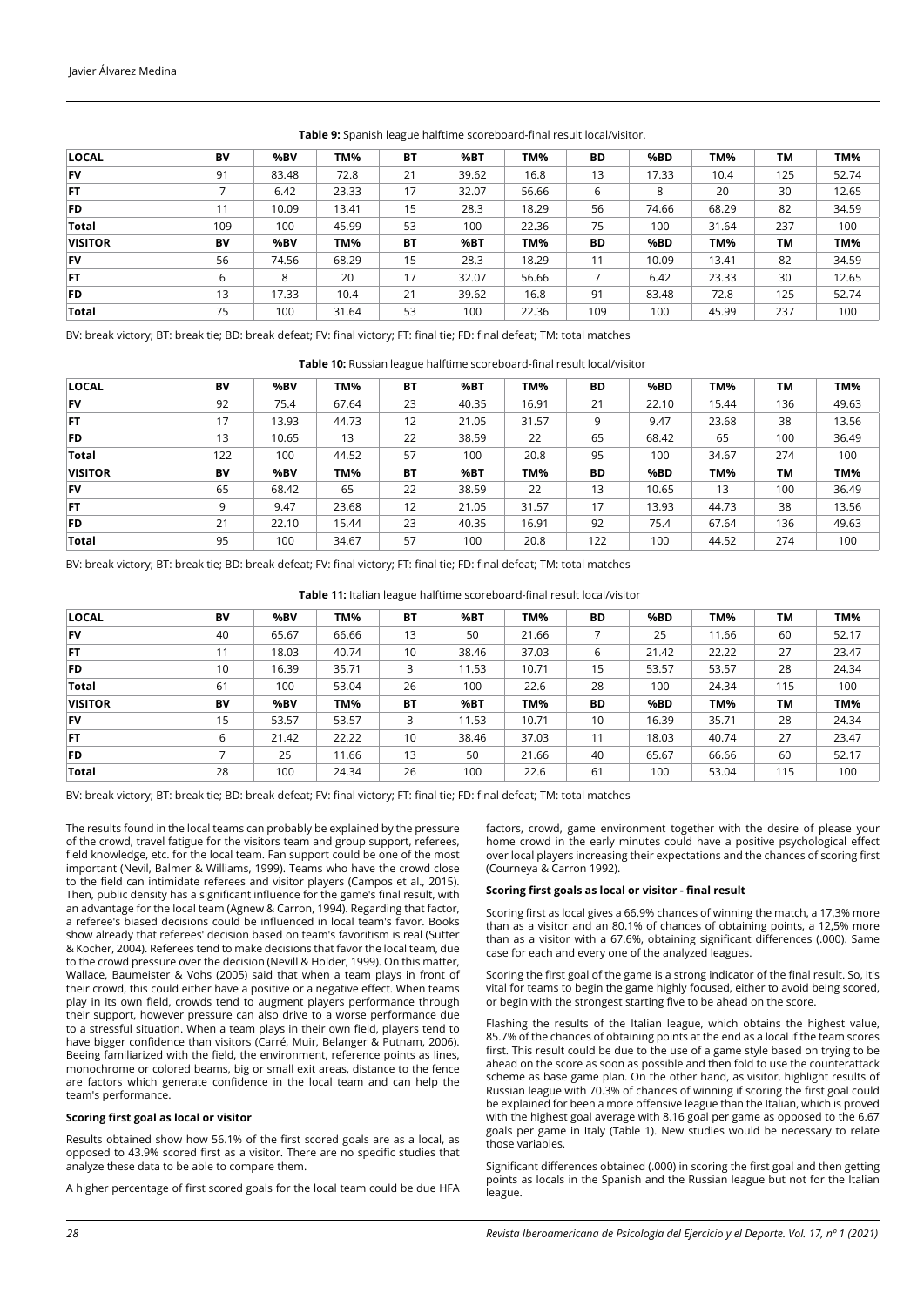Molinuevo & Bermejo (2012) conclusions offer inferior results than the present study with a 75.93% for locals and 55.77% for visitors, same as Grela's (2013), with 71% and 59% respectively.

Kacem, Guemri, Naffeti & Elloumi (2016) study 2012 Eurocup goals and, although there is no data, concluded that, teams who won tended to score in the first 10 minutes of each half are more likely to be winners at the end. It shows the importance of max focus when beginning a match and with taking advantage as soon as possible. Without any doubt it will produce a great psychological reinforce to face the game with bigger winning guarantees.

### **Scoreboard at the half**

From game total (626) on 46.64% of the times it is the local team who reaches halftime with scoring advantage, 15.02% more than as a visitor. There are no specific studies that analyze these data to be able to compare them.

Italy obtains highest results with 53.04%, 7.05% more than in Spain and 8.52% more than Russia. This data could point to a bigger influence in the Italian league for situational aspects.

The justification for this result is related to what is described above and may be due to factors of HFA, crowd, playing environment, along with the desire to please your local audience in the first minutes of the match. Starting by scoring and holding the lead in the first half could have a positive psychological effect on local players who increase their expectations of winning the match (Courneya and Carron 1992).

## **Scoreboard at the halftime final result**

From game total scoreboard at the halftime is:

Locals with the advantage, 46.64% of the times, 15.02% more than as a visitor, then: local team ends up winning in 76.37% of the times, a 7.67% more than as visitor; drawing a 1.39% more a as local than visitor and losing 9.06% less as local than as visitor.

Drawing, both as local and visitor, 21.71% from which: final win for local team a 41.92%, a 12.51% more than the visitor team: draw a 28.67% as both local and visitor and lose a 12.51% less as local than as visitor.

Losing as local a 31.62%, 15.02% less than as visitor, from which: Local team ends up winning a 20.7%, 9.06% more than visitor chances: draw a 1.39% less as local than visitor and lose a 7.67% less as local than visitor.

On halftime scoreboard results the Spanish league is highlighted with 14.35% more chances of winning as local than as visitor, and subsequently has 14.35% lower chances of losing as local than as visitor. In the Russian league, 9.85% and in the Italian league 28.7% of higher chances of winning at the end of the game.

Those results are similar to the ones obtained by Alvarez (2011). It should be considered that it is a team study and only the halftime scoreboard is taken into account and not the HFA effect. After analyzing halftime scoreboards during a team's 2002-2003 season, it concludes that from the twelve times (40%) they reached halftime winning, 10 times (83.33%) they won and lost two (16.66%). From the nine times they resulted in a draw (30%) they won four (44.44%), draw three (33.33% ant lost two (22.22%); from the nine times they went to halftime losing (30%) they lost six (66.66%), draw two (22.22%) and won one (11.11%). From their results it is concluded that halftime scoreboard is a reinforcer of the same and a good indicator of the final result.

From the times when reaching halftime winning and end up with a win at the end of the game: in the Spanish league an 8.92% more as local with the 83.43% than as visitor with a 74.56%; in the Russian league a 6.89% more as local with a 75,4% than as visitor with a 68.42%; in the Italian league 12.1% more as local with a 65.67% than as visitor with a 53.57%. If we add the draws, chances of getting points at the end of the game rise by a 7.34% more as local for Spanish league, an 89.90% against a visitor's 82.56%; in the Russian league with a 11.44% more as local with a 89.33% than as visitor with a 77.89%; in the Italian league with a 8.71% more as local with a 83.7% than as visitor with a 74.99%.

Those results reinforce the importance of reaching halftime winning or drawing, more than scoring the first goal. Halftime scoreboard will condition future game actions, so coaches must work on schemes and psychological work during trainings to reinforce halftime scoreboard advantages and to try to counter the adversity of reaching halftime losing. Psychological training and the pressure to correctly deal with partial scoreboards will be vital and will mark how psychologically strong, mature, cohesive and confidence a team is as a group.

Without a doubt, the results obtained can help to improve the understanding of the competition and serve to improve the training of the competition's process.

More studies are needed to relate partial scoreboards with HFA, as well as distance, type of transportation, day of visitor's travel, rival's league position...

## **Conclusion**

Playing as a local team increases a 17.73% of the chances of winning a game, with a 51.27% than as a visitor. Significant differences have been found between playing as local or visitor in the Russian league with a 13.14% more chance as locals than as visitors and in the Italian league with 27.83% more chances.

Scoring the first goal as locals gives a 66.9% more chances of winning a game, a 17,3% more than doing it as a visitor and 80.1% of obtaining points, 12.5% more than as a visitor with 67.6%, proving significant differences. Significant differences obtained for Spanish and Russian league.

When halftime is reached with a favorable score as a local the 76.73% end up winning, a 7.67% more than as a visitor and if partial scoreboard is not losing, chances of winning a local rise to 88.36%, 9.06% more than as visitor teams.

Halftime scoreboard is a bigger indicator for the final result than scoring the first goal.

#### **Disclosure statement**

No potential conflict of interest was reported by the authors.

# **Practical applications**

First goal and halftime scoreboard are going to affect future game decisions, so coaches must prepare tactical and psychological specific work during trainings to reinforce favorable scoreboards and also unfavorable ones. Psychological training and pressure to efficiently deal with those situations will be vital and will mark the psychological strength, maturity, group cohesion and confidence as a team.

## **References**

- Agnew, G. A., & Carron, A.V. (1994). Crowd effects and the home advantage and the home advantage. *International Journal of Sports Psychology*, 25, 53-62.
- Albuquerque, M.R., Lage, G.M., da Costa, V.T., Ferreira, R.M., Penna, E.M., Moraes, L.C., & Malloy-Diniz, L.F. (2013). Relative age effect in olympic taekwondo athletes. Perceptual & Motor Skills, 114(2): 461-468. DOI: 10.2466/05.25.PMS.114.2.461-468
- Álvarez Medina, Javier. Rendimiento de nuestro equipo. Estudio del rendimiento deportivo de un equipo de fútbol-sala durante toda la temporada. En: El camino hacia el alto rendimiento deportivo en el fútbol sala. Asociación Nacional de Entrenadores de fútbol sala. España, 2011. ISBN 978-84-938302-8-1.
- Álvarez, J., Murillo, V., García, A. (2018). Influencia de la modificación del reglamento en la consecución de los goles en el fútbol sala. *Revista Internacional de Medicina y Ciencias de la Actividad Física y el Deporte*., 18(70), 213-216.
- Álvarez, J., Murillo, V., García, A., & Parra, A. (2018). Análisis observacional de los goles de dos temporadas de la LNFS. *Revista internacional de medicina y ciencias de la actividad física y el deporte,* 18(69), 27-42. DOI: 10.15366/ rimcafd2018.69.002
- Álvarez, J., Puente, J., Manero, J., & Manonelles, P. (2004). Análisis de las acciones ofensivas que acaban en gol de la liga profesional de fútbol-sala española. *Revista de Entrenamiento Deportivo*, 18(4), 27-32.
- Arrese, A. L., Urdiales, D. M., & Izquierdo, D. M. (2013). Home advantage and Sports Performance: Evidence, Causes and Psychological implications. *Universitas Psychologica*, 12(3), 933-943. DOI: 10.11144 / Javeriana.UPSY12- 3.hasp
- Campos, F., Pellegrinotti, I., Pasquarelli, B., Rabelo, F., SantaCruz, R., & Gómez. M.A. (2015). Effects of game-location and quality of opposition in futsal league. *International Journal of Performance Analysis in Sport*, 15, 598-607. DOI: 10.1080 / 24748668.2015.11868817
- Carré, J., Muir, C., Belanger, J., & Putnam, S. K. (2006). Pre-competition hormonal and psychological levels of elite hockey players: Relationship to the "home advantage". *Physiology & Behavior*, 89, 392-398. DOI: [10.1016/j.](https://psycnet.apa.org/doi/10.1016/j.physbeh.2006.07.011) [physbeh.2006.07.011](https://psycnet.apa.org/doi/10.1016/j.physbeh.2006.07.011)
- Cohen, J. (1988). Statistical power analysis for the behavioral sciences (2nd edn.). Hillsdale, NJ: Lawrence Erlbaum Associates.

Courneya, K. S., & Carron, A.V. (1992). The home advantage in sport